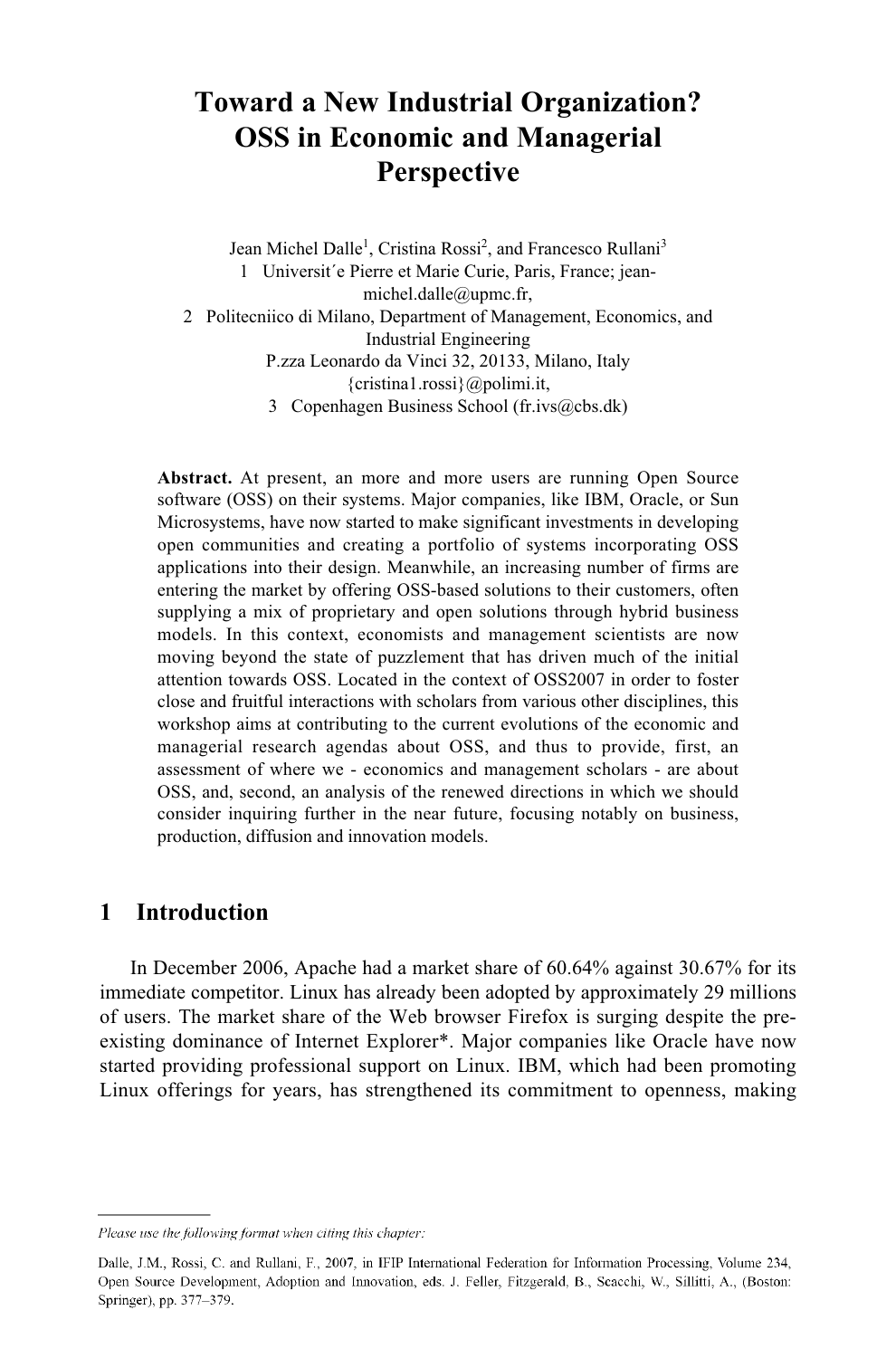significant investments in the development of communities and creating a broad portfolio of systems adopting open standards and incorporating open-source applications into their design. Sun's Java is open-source. And meanwhile, an increasing number of firms are entering the market by offering open-source-based solutions to their customers, often supplying a mix of proprietary and open solutions through hybrid business models.

It is time to acknowledge the fact that Open-Source software now belongs to the mainstream of the software industry, and that it is rapidly modifying major elements of its industrial organization.

In this context, economists and management scientists are now moving beyond the state of puzzlement that has driven much of the initial attention towards opensource software and related systems.

This workshop aims at contributing to the current evolutions of the economic and managerial research agendas about open-source software providing, first, an assessment of where we - economics and management scholars - are about OSS, and, second, an analysis of the renewed directions in which we should consider inquiring further in the near future, focusing notably on business, production, diffusion and innovation models.

For this reasons we thought about the OSS2007 conference as a perfect context to develop a close and fruitful discussion around these topics. If on the one hand the perspective of the workshop will be able to attract a large number of economists and managerial scholars, on the other hand the collocation at the OSS2007 conference will foster the participation of scholars from various other disciplines, and notably software engineering researchers, creating an interdisciplinary milieu and enriching the debate.

## **2 List of topics**

The following list of topics displays a non-exhaustive sample of the possible themes:

1. *Business models*: OSS strategies of large and small software firms, sustainability of OSS-based business models, hybridization between commercial and free/open software, relationships between software firms and OSS communities (firms' contributions and strategies, role of so-called paid developers, role of networks, etc.), implications of OSS licensing, and of copyright and patent issues, etc.

2. *Production models*: specificities of the OSS production model and their economic and managerial consequences, allocation and coordination mechanisms, characteristics of projects and of project ecologies, modularity issues, etc.

3. *Diffusion models*: empirical evidence on OSS diffusion, typologies of users and of adoption motives, users' characteristics, role of users' communities, market dynamics of OSS and proprietary software, integration and competition of open and closed solutions, etc.